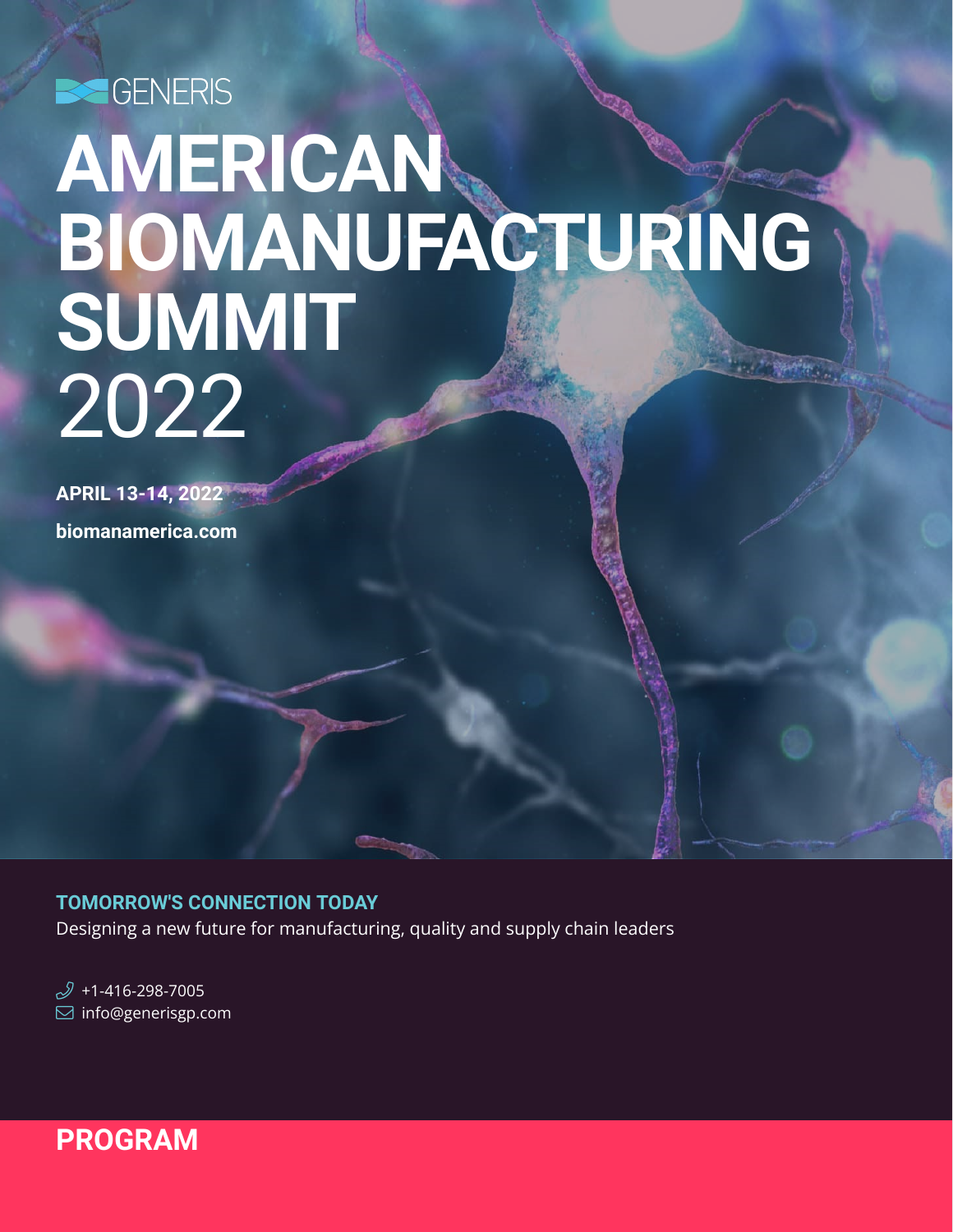# **PROGRAM · DAY 1**

# **APRIL 13, 2022**

**\* JOIN US FOR THE PRE-EVENT HAPPY HOUR ON APRIL 12, 2022 FROM 6:00 PM – 7:00 PM**

## **6:00 am – 6:55 am PST**

**DELEGATE REGISTRATION AND NETWORKING BREAKFAST**

## **7:00 am – 7:10 am PST**

# **CHAIR'S WELCOME AND OPENING REMARKS**

# **MANUFACTURING AND TECHNOLOGY**

**QUALITY AND COMPLIANCE**

GILEAD

**JOYDEEP GANGULY** SVP, Operations *Gilead Sciences*

88 Allogene<sup>®</sup>

**DIANE HAGERTY** SVP, Head, GxP Quality & Compliance *Allogene Therapeutics*

**SUPPLY CHAIN AND LOGISTICS**

Allakos®

**RUBY CASARENO, PH.D.** SVP, Technical Operations *Allakos*

### **7:10 am – 7:45 am PST**

# **OPENING KEYNOTE**



**PETER MARKS, M.D., PH.D.,** Director, Center for Biologics Evaluation and Research (CBER) *Food and Drug Administration (FDA)*

## **REFLECTING ON THE PAST AND SETTING GOALS FOR THE NEXT DECADE OF VACCINE INNOVATION**

- Facilitating the development of biological products and providing oversight throughout the product life cycle
- Reviewing and providing advice during vaccine product development
- Evaluating applications and making approval decisions based on safety and effectiveness data
- **Monitoring the safety of biological products**

## **7:45 am – 8:20 am PST**

**PLENARY**



**ARLEEN PAULINO** SVP, Global Manufacturing *Amgen*

## **REVOLUTIONIZING THE MANUFACTURING LANDSCAPE TO OPTIMIZE PATIENT OUTCOMES**

■ How is Amgen transforming biomanufacturing for a faster, more data-savvy future?

- Addressing unmet patient needs and creating new markets through connected technology and other manufacturing innovations (smart materials, process automation and more)
- Why building agile, high performance teams are at the heart of revolutionary manufacturing
- Case study: Looking back on COVID-19 risk management strategies as a cornerstone to gain a better understanding for the future of manufacturing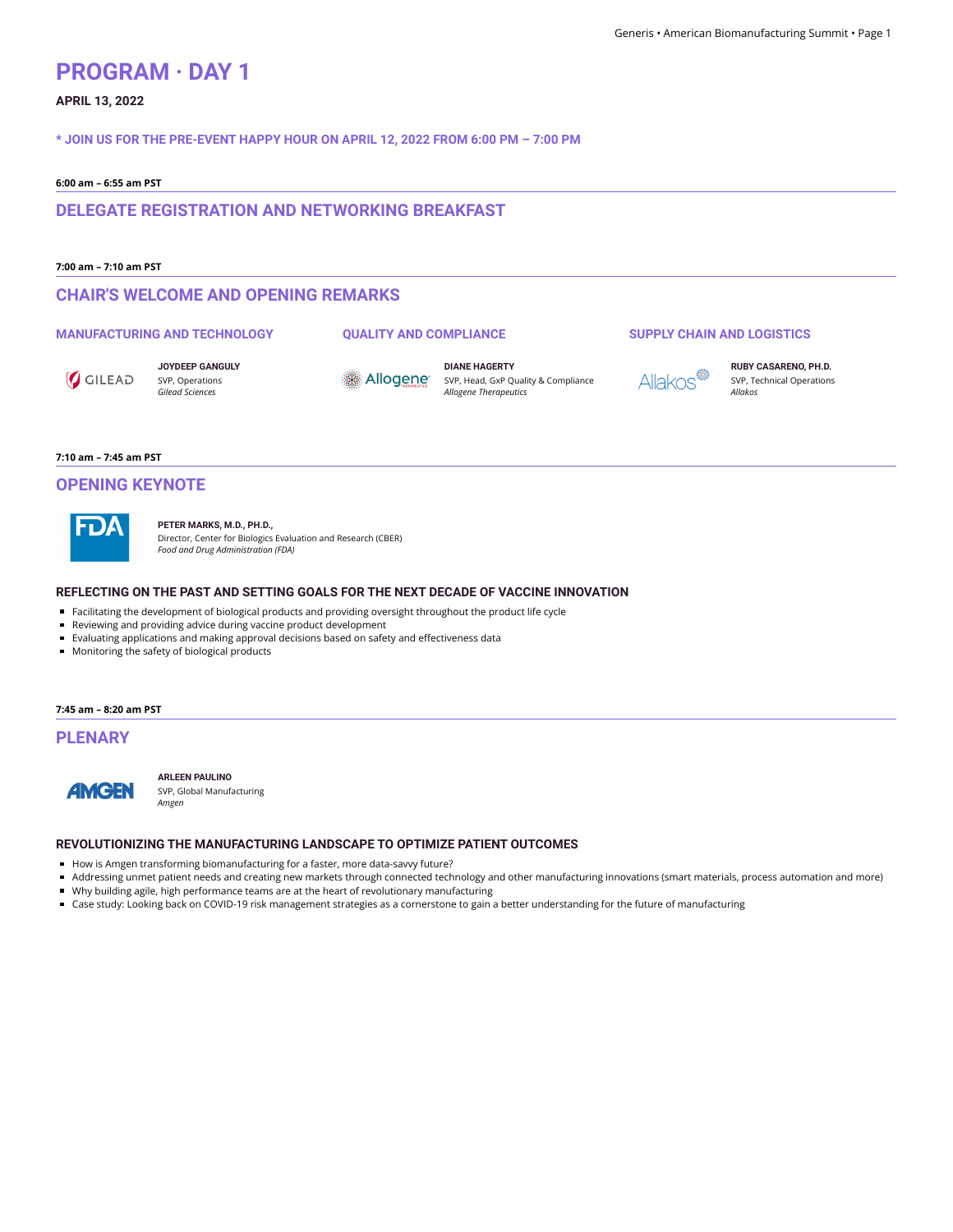# **PLENARY**



**RICH KILMER** CEO

**CARGOSENSE** *CargoSense*

# **MINIMIZING PRODUCT RISK AND MEASURING CARRIER PERFORMANCE WITH A VISIBILITY OS**

- Following the GMP, with process measurement and controls, pharmaceuticals create incredibly high-quality products in a scalable fashion
- $\blacksquare$ When products leave your manufacturing site, the risk to the quality of your product is extremely high, and SOPs are developed to minimize that risk and maximize delivered product quality and shelf-life, but measurements are not performed to ensure compliance
- This talk will focus on how to validate SOPs on every shipment using a Visibility Operating System, a combination of easy to use sensors and advanced software automation ensuring the quality of service is being met by forwarders and carriers
- Although every shipment handling process is automatically validated, personnel are only pulled in when exceptions occur, dramatically limiting workloads
- The aggregation of this analysis creates real-time dashboards that provide complete logistics supply chain visibility and trending performance  $\blacksquare$
- All of this will be demonstrated to work at scale, globally, for a low service fee and minimal operational impact

## **9:00 am – 10:40 am PST**

# **REFRESHMENTS, NETWORKING, AND PRE-ARRANGED 1-2-1 MEETINGS**

## **10:45 am – 11:20 am PST**

**ARCTURUS** 

# **SESSIONS**

# **MANUFACTURING AND TECHNOLOGY**

## **QIAN RUAN**

VP, Technical Operations and Manufacturing *Arcturus Therapeutics*

## **EXAMINING THE RAPID SCALE-UP AND CLINICAL ADVANCEMENT OF MRNA THERAPEUTICS AND LYOPHILIZED VACCINES**

- Exploring the novel development and manufacturing technologies for mRNA therapeutics and lyophilized vaccines
- **Discussing manufacturing capacity and production** cycles in relation to mRNA
- $\mathbf{r}$ Addressing the unmet medical needs of numerous patients worldwide through mRNA therapeutics
- Global technology transfer, process validation rapid commercialization, and supply strategies
- Examining unique collaboration and risk-sharing models to help achieve milestones and bring products to market

# **QUALITY AND COMPLIANCE**



**DEBORAH BALY** VP, Quality Business Partner (Biotechnology) *Bayer*

## **SETTING THE QUALITY PARADIGM AND DIRECTION FOR BAYER'S CURRENT AND FUTURE BIOLOGIC PRODUCT PORTFOLIO**

- Leading the overall quality responsibility for Bayer´s Biologic product portfolio
- How to support efficient and compliant development of clinical candidates supporting the rapid development timelines and seamless transition of development products into commercial production
- **Bringing a holistic business perspective and innovation** focus to the team
- Why quality is a valued partner and enabler in business processes and solutions

# **SUPPLY CHAIN AND LOGISTICS**

### **BALA SREENIVASAN**

VP, Global Supply Chain Management **B** MERCK and Operations *Merck*

## **BIOPHARMA SUPPLY CHAINS: MAXIMIZING OPERATIONAL RESILIENCY OF TODAY, WHILE TRANSFORMING FOR TOMORROW**

- **Leading global supply chain operations at Merck** across vaccines, biologics and small molecules portfolios
- **Balancing priorities for manufacturing**commercialization interface, including supply chain design for the pipeline, and new modalities like cell therapy and antibody drug conjugates
- Supply Chains put to test with the pandemic: How well were we prepared for the onslaught of supply chain disruptions in 2020 and 2021. Where were the failings?
- **Priorities for overcoming multi-node, multi-tier and** opaque supply chains riddled with downstream exposure
- How did our ongoing digital transformation help overcome obstacles? Some key examples
- How operational resiliency has shifted focus to promote effective supplier sourcing like auto & semiconductor industries
- Supply Chain designs for the future & vision for digital, self-healing supply chains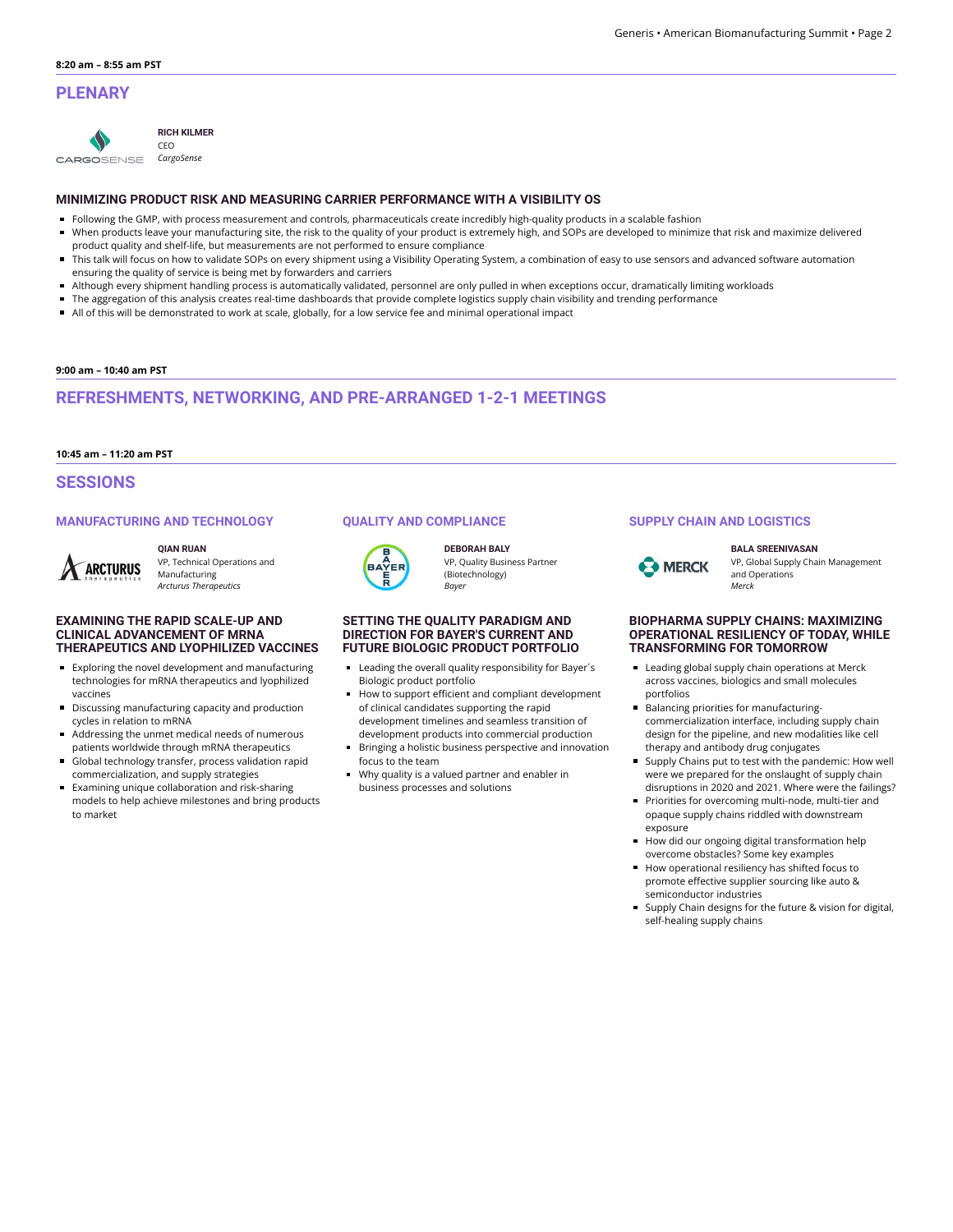## **MANUFACTURING AND TECHNOLOGY**



**BRAD LARSON** VP, Program Management *Bionova Scientic*

## **PHASE I-II BIOLOGICS MANUFACTURING: A RAPID PATHWAY TO-AND-THROUGH THE CLINIC WITH STREAMLINED CMC DEVELOPMENT & MANUFACTURING**

- How we partner with customers to ensure early-stage timelines remain on track and on budget while still ensuring a robust process that positions you for late stage and commercial success
- Leveraging co-located & integrated process development, analytical and GMP manufacturing functions for speed and productivity
- How modern facility design and platform processes can contribute to faster manufacturing kick-o
- $\blacksquare$  Improve visibility and eliminate slowdowns with electronic data-sharing and paperless collaboration systems

## **QUALITY AND COMPLIANCE**

**FUJIFILM Diosynth** 

**CHRISTIE WILLIAMS** Chief Transformation Officer *FUJIFILM Diosynth Biotechnologies*

## **BUSINESS TRANSFORMATION AS A PLATFORM FOR INTEGRATION AND INNOVATION**

- **Establishing a foundation for integration**
- Scaling systems and teams to keep pace with growth Innovation as an enabler
- **Leveraging organizational strengths to deliver on the** strategy
- How governance keeps us accountable

# **SUPPLY CHAIN AND LOGISTICS**



**CHRIS TAYLOR** Head, Consulting, PAS-X Savvy *Korber Pharma Software Solutions*

## **DIGITAL TWIN IMPLEMENTATION IN BIOPROCESS FROM PROCESS CHARACTERIZATION TO COMMERCIAL MANUFACTURING**

- The integrated process model (IPM) is the engine of the maturing technology of digital twins in bioprocessing. However, there few challenges to consider in deploying digital twins in commercial manufacturing
- $\blacksquare$  Scale offsets, variance differences, and interactions with critical process parameters
- Upstream processing where product quality is difficult to assess analytically
- Extrapolation of models when outliers appear in manufacturing
- Real-time applications and connection as a true digital asset

## **12:05 pm – 1:05 pm PST**

# **LUNCH & LEARN ROUNDTABLE DISCUSSIONS**

Benefit from additional learning by joining a moderated roundtable discussion on pressing issues in the industry. Registration is required, and attendance is limited. Choose from:

**JAMES TIMMINS**

Regulatory Affairs *ADS Biotec*

**PHARMACEUTICAL MRNA/NUCLEIC ACIDS VIA HPLC – THE FASTEST ROUTE TO**

**ASHLEY BAREY**

**TEMPERATURE SENSITIVE BIOLOGICS: HOW**

**STORAGE AND DISTRIBUTION OF**

Director, Strategic Development *Temptime, Zebra Technologies Corporation*

Director, Business Development and



**ANDREW BESHERWOR** Technical Operations Manager *Singota Solutions*

## **INCREASING SPEED FROM DEVELOPMENT TO CLINIC WITH A ROBUST TECHNICAL TRANSFER**



**SUSANNE ROMMEL, MBA** Site Quality Head *Boehringer Ingelheim Fremont, Inc.*

## **SMALL STRATEGIES TO FOSTER A LEAN AND INNOVATIVE QMS**



**OR BLEND**

**DAVID FRANK** VP, Client Development *Azzur Group*

**MANUFACTURERS DILEMMA: BUILD, BROKER,**

**HAL HIKITA** Alliances

**OPTIMIZING BIOPHARMA OUTCOMES BY CONNECTING MANUFACTURING AND QUALITY PROCESSES**

Boston

**GREGORY MARK** Territory Manager, Sr. Sales Executive *Boston Analytical*

## **BUILD YOUR ANALYTICAL TOOLBOX TO IMPROVE TESTING, CHARACTERIZATION & VALIDATION STRATEGIES**

AGC Biologics

**MARK DAVIS** Director, Tech Transfer, MSAT *AGC Biologics*

## **MANUFACTURING PROCESS EXCELLENCE: IT ALL BEGINS WITH TECH TRANSFER**

**DAVONE PLATZ**

Commercial Development Manager, Gene Therapies *Pall Corporation*

**ACCELERATE DELIVERY OF COMMERCIALLY VIABLE GENE THERAPIES TO PATIENTS**

**PALL** PALL CORPORATION



**CLINICAL TRIALS?**

**No. ZEBRA** <>Temptime

**BIOTEC** 

**OS BIO**VIA

Senior Director, BIOVIA Strategy and *BIOVIA*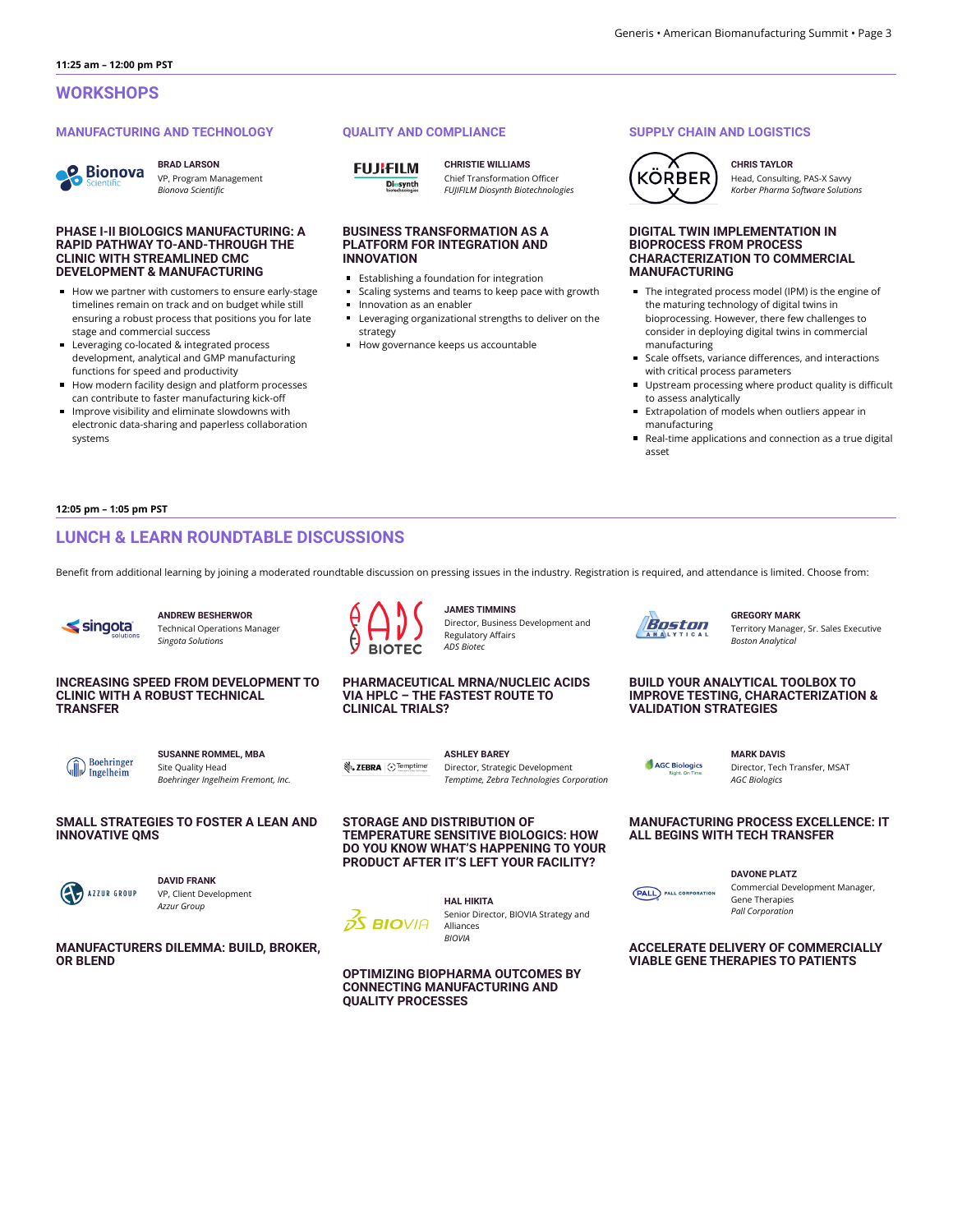## **MANUFACTURING AND TECHNOLOGY**



**KEITH DODSON**

VP, Global Business Development *AST*

## **THE ADVANTAGES OF ROBOTICS IN ASEPTIC FILL FINISH**

- How Robotics Offer New Answers to Today's Challenges
- **Leveraging semi-automated to completely automated** and integrated cGMP manufacturing systems for processing vials, syringes and cartridges
- Maintaining aseptic conductions throughout the product process for complex biologic compounds, recombinant proteins and monoclonal antibodies (MAbs)

## **QUALITY AND COMPLIANCE**



**MARTIN SCOTT** Principal *ALULA*

# **HOW ANSWERING 4 QUESTIONS DRIVES HIGH-PERFORMANCE**

- Are you truly motivating your teams?
- Have you provided the resources necessary for success?
- Are you ensuring your team members have the skills they need?
- Have you really provided clear direction for your workforce?
- Research shows that leaders in high performing organizations accomplish the above in exceptional ways.

## **SUPPLY CHAIN AND LOGISTICS**

PROJECT FARMAL

**ADAM PFEIFFER** VP, Strategy *Project Farma*



**JOHN KHOURY** EVP *Project Farma*



#### **CHRIS MCDONALD** SVP and Global Head, Manufacturing *Kite Pharma*



**KAREN WALKER** Chief Technology Officer *Kyverna Therapeutics*

## **FLEXIBLE MANUFACTURING: BUILDING THE FACILITIES OF THE FUTURE**

- What are flexible manufacturing technologies?
- Design and construction considerations to improve success
- Advantages of using these technologies
- $\blacksquare$  Future outlook of flexible manufacturing facilities

**1:50 pm – 2:25 pm PST**

# **SESSIONS**

## **MANUFACTURING AND TECHNOLOGY**



# **JUSTIN SKOBLE**

VP, Technical Operations *Caribou Biosciences, Inc.*

## **USING INNOVATION AS A CORNERSTONE TO BUILD FUTURE CELL AND GENE THERAPY PLATFORMS**

- What challenges and opportunities are there when commercializing live modalities like Car-T/TCR?
- Strategies for engineering allogeneic car-t cells, improving potency and durability
- **Leveraging industry best practices to help you achieve** enhanced visibility, efficiency and robustness across your organization
- Outlining robust manufacturing processes to yield products that are more patient-centric over their lifecycle



Janssen J

## **JIM PLOUSIS**

Senior Director, Supplier Quality *The Janssen Pharmaceutical Companies of Johnson & Johnson*

## **BUILDING AN AGILE ORGANIZATION THAT VALUES SUPPLIER QUALITY**

- Building a nimble and flexible organization that values supplier quality
- $\blacksquare$ Transforming quality planning into actionable insights
- How to structure a supplier quality organization for biomanufacturing and pharmaceutical organizations: Janssen's roadmap for success
- From reactive to proactive: Effectively managing risk
- Case study: Our "Fit For Purpose" model in action

## **SUPPLY CHAIN AND LOGISTICS**



**ANDY SKIBO** Chief Manufacturing Officer *FluGen Inc.*

## **VACCINE DEVELOPMENT RISK FACTORS: BIGCO. ENVIRONMENT VS SMALLCO. ENVIRONMENT**

- Discussing the challenges around developing and delivering a COVID-19 vaccine, and how biotech leaders not making a COVID vaccine are managing flow and progress (managing scale-up and limitations for BigCo versus SmallCo)
- How manufacturing and supply chain plays a pivotal role in vaccine development
- Understanding the real risks to supply chain structure
- Why understanding risk factors is the key to being proactive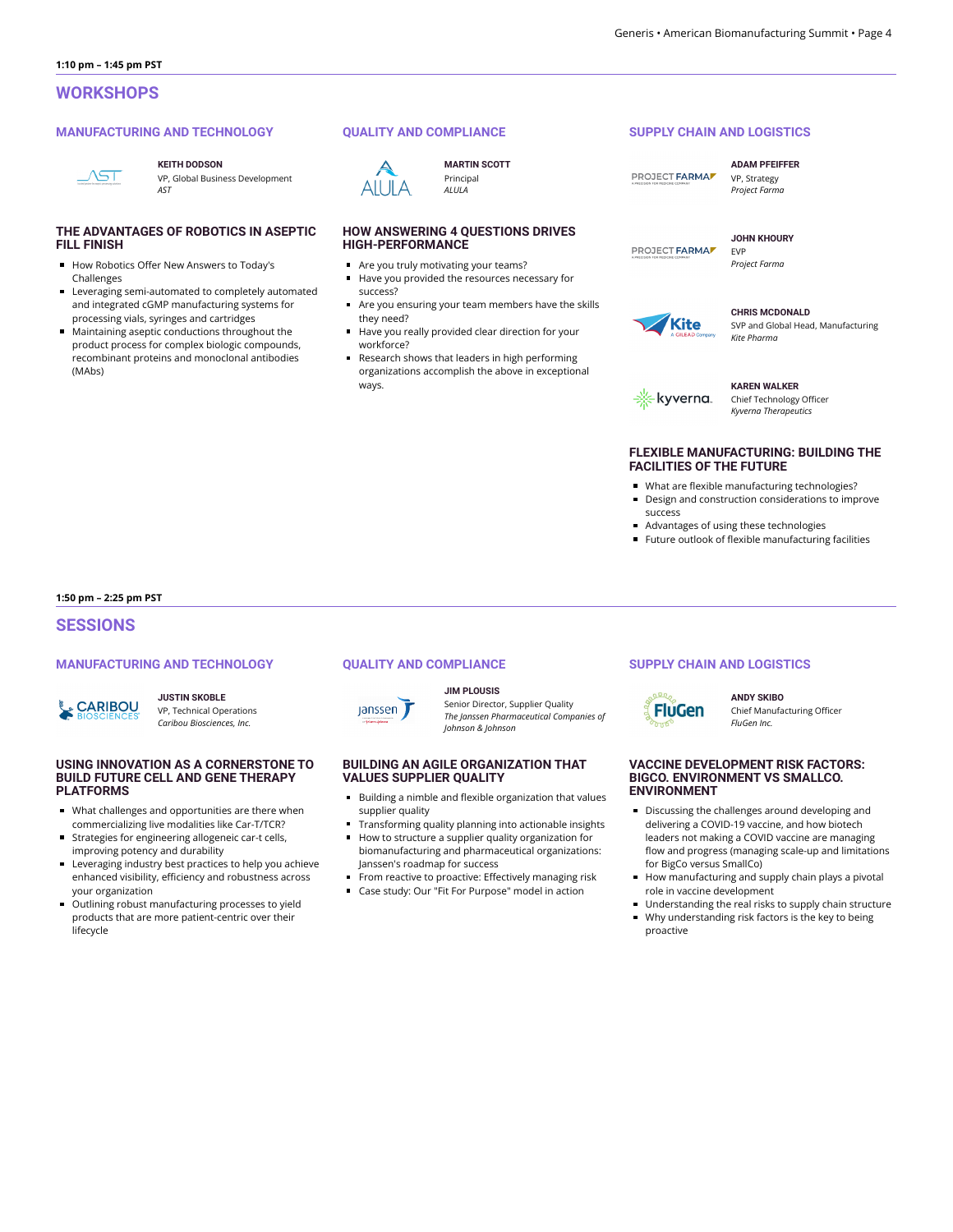## **MANUFACTURING AND TECHNOLOGY**



## **RODRIGO HORACIO GONZALEZ**

Senior Director and Head, R&D Center at

## **PROTEIN A MEMBRANE CHROMATOGRAPHY ENABLING HIGH-PRODUCTIVITY MAB PURIFICATION AT PILOT SCALE**

AGC Biologics *GORE*

- Advances in membrane technology have facilitated the generation of novel Protein A membrane devices with high capacity, suitable for affinity chromatography operations at short residence times
- $\blacksquare$  Using these affinity membranes, high productivity modes of operation have been attained on standard liquid handling chromatography systems at lab and pilot scale
- $\blacksquare$  In this presentation, we will show the results of a pilot scale evaluation of a GORE ® Protein Capture Device operating at conditions targeting maximum productivity within typical operating pressures
- In addition to covering pilot scale operations, we will also discuss applications of the GORE ® suite of ProA membranes towards 2000 L batches at manufacturing scale processing

## **QUALITY AND COMPLIANCE**



**KELLY STANTON** Director, Quality *Qualio*

## **THE SHIFT TO DIGITAL: LEVERAGING CLOUD-BASED QUALITY MANAGEMENT SYSTEMS**

- Why uniting your teams, processes, and data is the key to get to market quickly and scale successfully
- Tips for migrating from a paper-based with case studies
- Audit best practices and gotchas to avoid with cloudbased quality software
- Open Q&A on digital QMS best practices

# **SUPPLY CHAIN AND LOGISTICS**



**DAVID FRANK** VP, Client Development *Azzur Group*

## **BUILD, BROKER, BLEND - TODAY'S BIOMANUFACTURING OPTIONS**

- Explore the different options for biologics development and manufacturing
- Share results of a 2022 research study outlining the insights and challenges of today's bio manufacturers
- **Present blended solutions to traditional development** and manufacturing options

## **3:10 pm – 4:30 pm PST**

**HAPPY HOUR, NETWORKING AND PRE-ARRANGED 1-2-1 MEETINGS**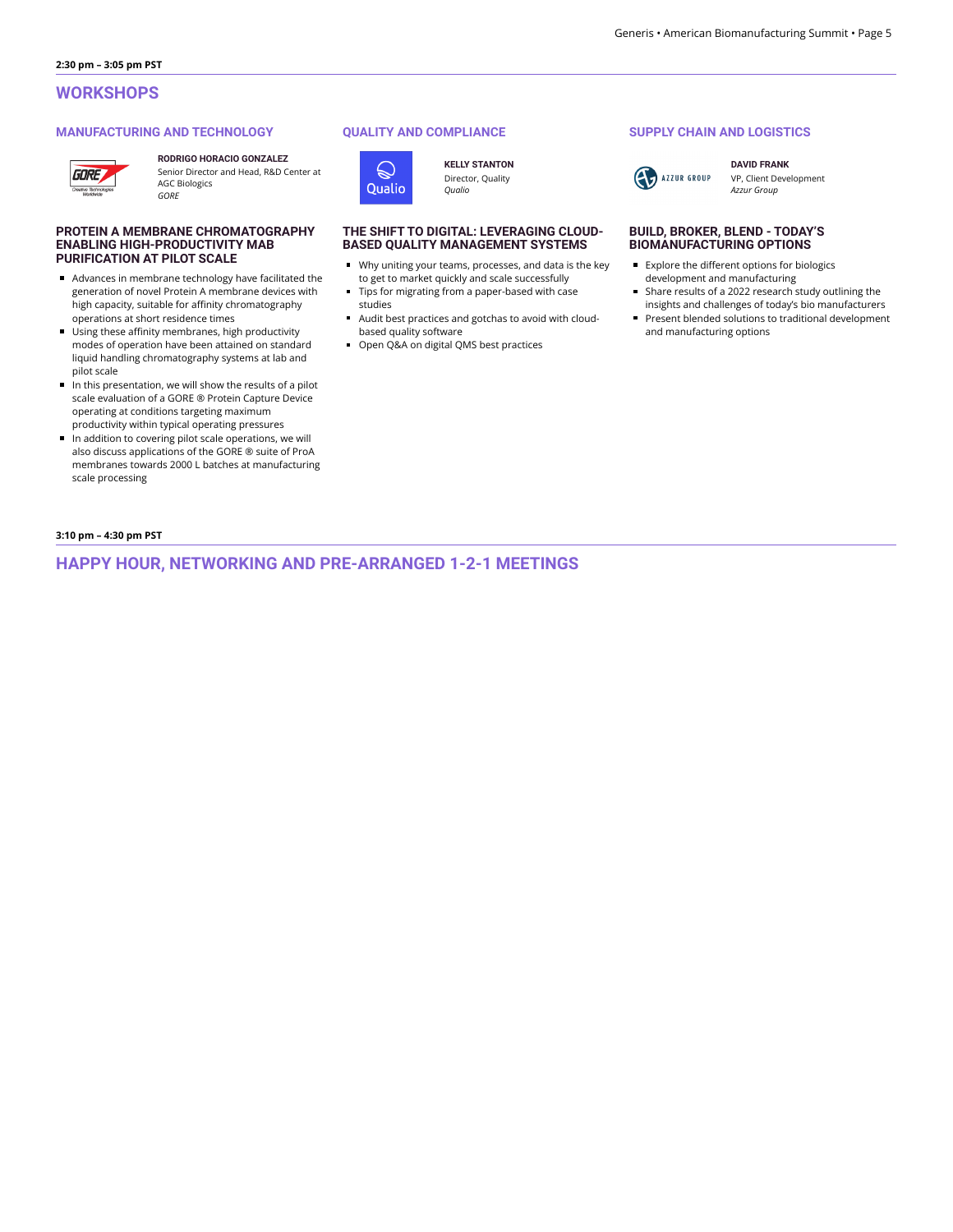# **INNOVATION SPOTLIGHT**

|  | <b>A IDA</b> Ireland |
|--|----------------------|

**Sangamo** 

**RORY MULLEN** SVP, Biopharma and Food *IDA Ireland*

**ANDY RAMELMEIER** EVP, Technical Operations *Sangamo Therapeutics* 



**JOYDEEP GANGULY** SVP, Operations *Gilead Sciences*

**CHARLES 'CHUCK' CALDERARO** Global Head, Technical Operations *Kite Pharma*

# **OPERATING ACROSS THE GLOBE: INTEGRATION, TRANSFORMATION AND INNOVATION**

- What we learned over the last year while serving the world critical biologics to suit evolving regulations
- $\blacksquare$ Overviewing supply chain management and quality issues relating to manufacturing in-house vs. CMO, and regional manufacturing vs. centralized
- **Leveraging innovation through digital transformation**
- Updates to the ever-changing regulatory landscape (Brexit's role on biotech compliance, risks and opportunities, and more)
- Talking about quality culture as a constant work-in-progress. How do we continue to innovate and improve and evolve?

**5:15 pm – 5:50 pm PST**

# **EMPOWER HOUR**

**REGENERON** 

**SMITA PILLAI** Chief Diversity & Inclusion Officer

*Regeneron*



**ELLEN MCMAHON** VP, HR, Global Operations and IT



We invite our attendees to network at a Diversity and Inclusion Roundtable with discussion from inspirational leaders in biomanufacturing, quality, and supply chain.

## **5:50 pm – 6:25 pm PST**

# **CLOSING KEYNOTE**



**CHRIS MCDONALD** SVP and Global Head, Manufacturing *Kite Pharma*

#### **SCALING UP CAR-T MANUFACTURING LEVERAGING AUTOMATION AND DIGITALIZATION**

- Building a nimble, agile and responsive organization that applies lean thinking post-pandemic
- $\blacksquare$  Defining and redefining the manufacturing network
- Understanding the role of real-time data in process improvement for high volume cell therapy manufacturing, and how to improve automation across the facility

**QUALITY AND COMPLIANCE**

Why linking our people, processes and technologies leads to greater collaboration

# **6:25 pm – 6:30 pm PST**

# **CHAIR'S CLOSING REMARKS**

## **MANUFACTURING AND TECHNOLOGY**

GILEAD

**JOYDEEP GANGULY** SVP, Operations *Gilead Sciences*

Allogene<sup>®</sup>

**DIANE HAGERTY** SVP, Head, GxP Quality & Compliance *Allogene Therapeutics*

## **SUPPLY CHAIN AND LOGISTICS**

Allakos<sup>®</sup>

**RUBY CASARENO, PH.D.** SVP, Technical Operations *Allakos*

**6:30 pm – 7:30 pm PST**



**JACKIE KUNZLER**

Baxter

SVP and Chief Quality Officer *Baxter*

Chief People and Communications Officer

**LINDA FITZPATRICK**

*Sutro Biopharma, Inc.*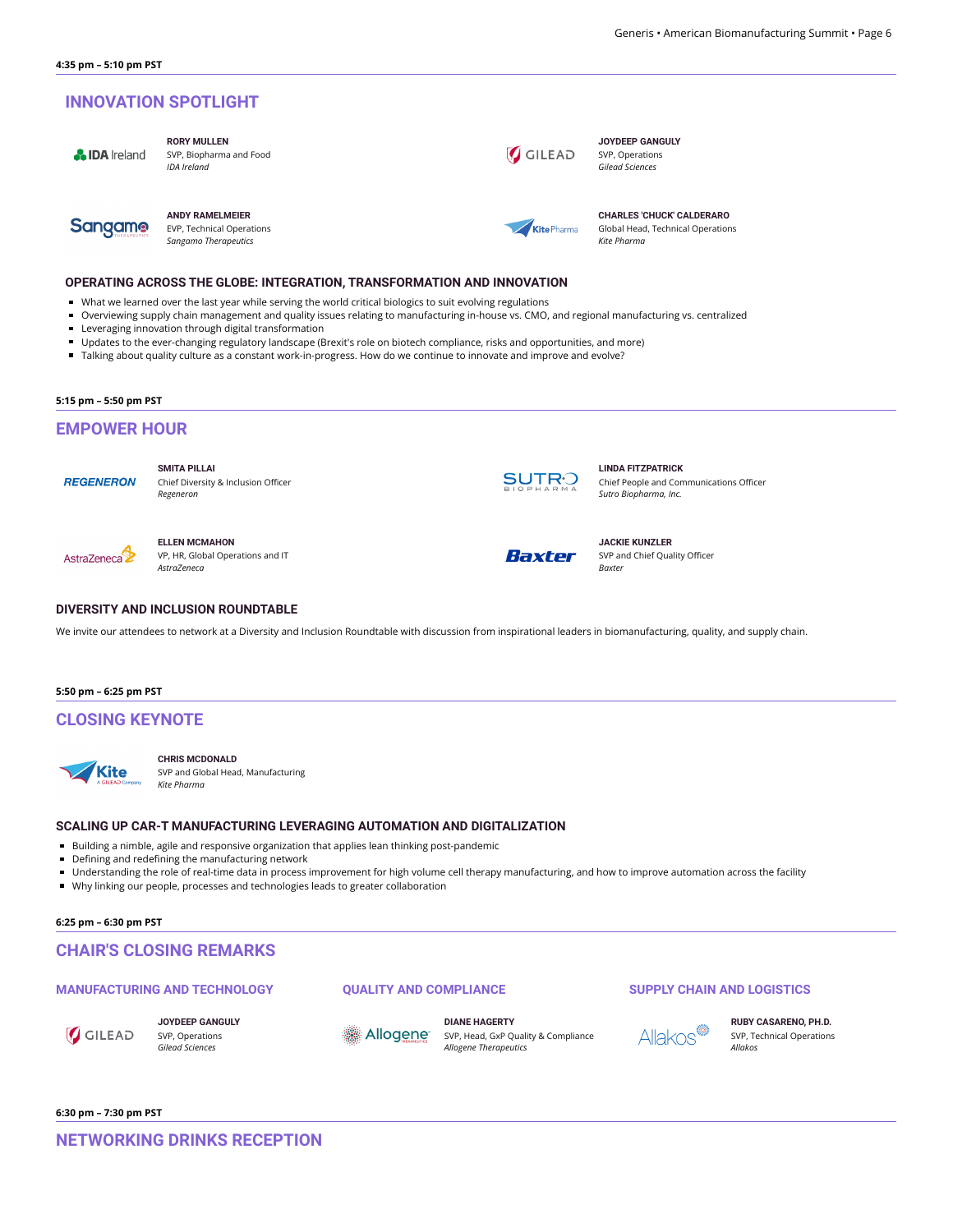# **PROGRAM · DAY 2**

**APRIL 14, 2022**

## **\* ENJOY BREAKFAST REFRESHMENTS AND INFORMAL NETWORKING IN THE EXHIBITION HALL**

**7:00 am – 7:45 am PST**

# **BREAKFAST BRIEFS**

**SINGAPORE** 

**KENNY NG** Regional Director, Americas *Singapore EDB*

**PRIVATE-PUBLIC PARTNERSHIPS: HOW GOVERNMENTS CAN WORK WITH COMPANIES TO CREATE A WORLD CLASS MANUFACTURING ECOSYSTEM IN ASIA**



**LEON SONG** Senior Director, Key Account Management and Scientific Solutions *GenScript ProBio*

**PROCESS INTENSIFICATION: WAYS TO ACHIEVE EXTREME BIOLOGICS VOLUMETRIC PRODUCTIVITY**



**PAR ALMHEM** Director, Business Development, North America *KeyPlants*

**FLEXIBLE RAPID DEPLOYMENT MODULAR BIOPHARMA FACILITIES - INTRODUCTION AND DISCUSSION**

**7:45 am – 7:55 am PST**

# **CHAIR'S WELCOME AND OPENING REMARKS**

## **MANUFACTURING AND TECHNOLOGY**



**JOYDEEP GANGULY** SVP, Operations *Gilead Sciences*

## **QUALITY AND COMPLIANCE**

**DIANE HAGERTY** Allogene SVP, Head, GxP Quality & Compliance *Allogene Therapeutics*

## **SUPPLY CHAIN AND LOGISTICS**



**RUBY CASARENO, PH.D.** SVP, Technical Operations *Allakos*

## **7:55 am – 8:30 am PST**

# **OPENING KEYNOTE**



#### **LINZELL HARRIS** SVP, Global Supply Chain and Strategy *AstraZeneca*

## **EMBRACING DIGITAL TRANSFORMATION AND PIONEERING NEW STRATEGIES ACROSS THE SUPPLY CHAIN**

- Optimizing the supply chain end-to-end to meet the needs of patients and anticipate how to meet their needs tomorrow in a transformational way
- Seeing digital technologies as the next driver of innovation and patient-centricity
- Utilizing the convergence of technologies to deliver value to patients and the organization
- Examining the shift in corporate culture, investment and the skill set of the personnel required to deliver on transformation
- Ensuring innovations are sustainably implemented into operations

## **8:30 am – 9:05 am PST**

# **PLENARY**



**LARRY PITCHER**

General Manager, Microbial Manufacturing Services *Thermo Fisher Scientic*

## **STANDARDIZATION AND SUT BEST PRACTICES FOR CELL AND GENE THERAPY**

- How single-use technologies and standardization reduce plant start-up times
- $\blacksquare$  Why SUT helps improve profitability through reduced manufacturing deviations
- What improved KPI performance looks like when using standardization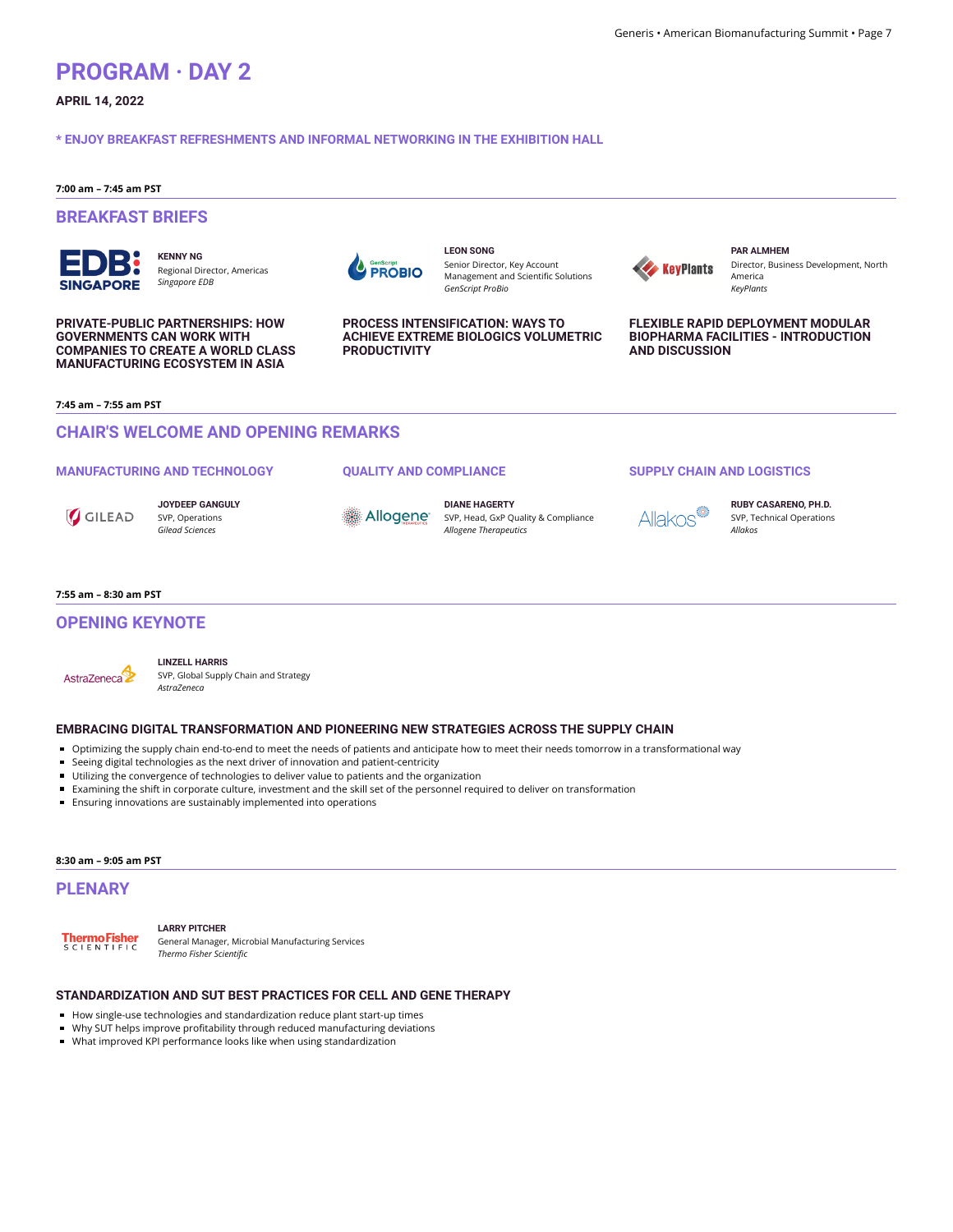# **REFRESHMENTS, NETWORKING, AND PRE-ARRANGED 1-2-1 MEETINGS**

## **10:35 am – 11:10 am PST**

# **WORKSHOPS**

## **MANUFACTURING AND TECHNOLOGY**

**SINGLE SUPPORT.** 

# **MICHAEL MARCINIAK**

Director, Business Development, North America *Single Use Support GmbH*

## **LOOK LEFT – LOOK RIGHT: UNLOCKING SYNERGIES BETWEEN ADJACENT PROCESS STEPS TO BUILD SUCCESSFUL PRODUCT TRANSFERS**

- Learn how we accelerate speed-to-clinic by integrating & leveraging single-use assemblies with innovative fluid management technologies
- Adaptive process platforms win! Together, product safety, speed, simplicity & scalability optimize outcomes
- Case study: Value of Automated Bulk Filling
- Satisfying increasing demands for more medicines to more patients requires comprehensive frozen transfers with smart integration

# **QUALITY AND COMPLIANCE**



Account Manager – West Coast *ILC Dover*

**ERIC FERGUSON**

## **POWDER HANDLING IN UPSTREAM BIO MANUFACTURING – MULTIPLE SOLUTIONS TO FIT THE PROCESS**

- Powder transfer bags to save time and reduce risks **Drum bulk handling single use Cone Liner to eliminate** cleaning
- Powder into liquid delivery system with premixing capability

# **SUPPLY CHAIN AND LOGISTICS**



**KEN FORMAN** Senior Director, Product *IDBS*

## **RAHUL KAUSHIK**

**EibroGen** 

VP, Biologics Manufacturing & CMC Technical Operations *FibroGen*

## **ADOPTING CLOUD TECHNOLOGY TO MEET DEMANDS FOR PROCESS DATA VISIBILITY AND INTEGRITY ACROSS MANUFACTURING SUPPLY CHAINS**

- Transforming process control strategies, batch analysis, trending, CPV, and business and regulatory reporting
- Building a persistent, dynamic, and scalable digital data backbone regardless of the IT landscape
- **Establishing reasonable expectations for data sharing** across Sponsor/CMO networks

## **11:15 am – 11:50 am PST**

## **SESSIONS**

## **MANUFACTURING AND TECHNOLOGY**

**XALTRUBIO** 

#### **JUDY CHOU, PH.D.** President and CEO *AltruBio, Inc.*

## **A WORLD WITHOUT COVID: PAVING THE WAY FOR THE FUTURE OF BIOMANUFACTURING**

- Answering the question: "Where do we go from here?"  $\blacksquare$
- $\blacksquare$ Focused insights on biologics and new modalities
- $\blacksquare$  How organizational leaders can best ensure positive change and growth
- Highlighting the importance of workforce culture, strong leadership, agility, and clear communication in weathering storms and overcoming new challenges
- Getting back on track with automation goals, data, and the role IT plays in global operations success

# **QUALITY AND COMPLIANCE**



## **ANDREW CHANG**

VP, Quality and Regulatory Compliance, Quality Intelligence and Inspection *Novo Nordisk, Inc.*

## **CHANGE MANAGEMENT OF PHARMACEUTICAL QUALITY SYSTEM (PWS): THE EXPECTATION FROM ICH Q12 GUIDELINE**

- **Exploring the historical role of PQS on change** management during product lifecycle and what's needed to be successful in the future
- Current expectations from ICH and PIC(s)
- Discussing change management for gene and cellular products

## **SUPPLY CHAIN AND LOGISTICS**

**BIOMARIN** 

**ROBERT BOTTOME**

VP, Global Supply Chain *BioMarin Pharmaceutical Inc.*

## **ROADMAP TO SUPPLY CHAIN RESILIENCE: TRANSLATING RISK ASSESSMENT TO MITIGATION**

- Building back supply chain resiliency in your organization and across the commercial product portfolio
- How to defend against catastrophic events: discussing inventory investments, inventory dispersing, backup capacity, global warehouse strategies, and more
- Addressing gaps and using a balance between people and technology to mitigate them
- Real-time visibility solutions to support supply chain strategies and prepare organizations for future disruption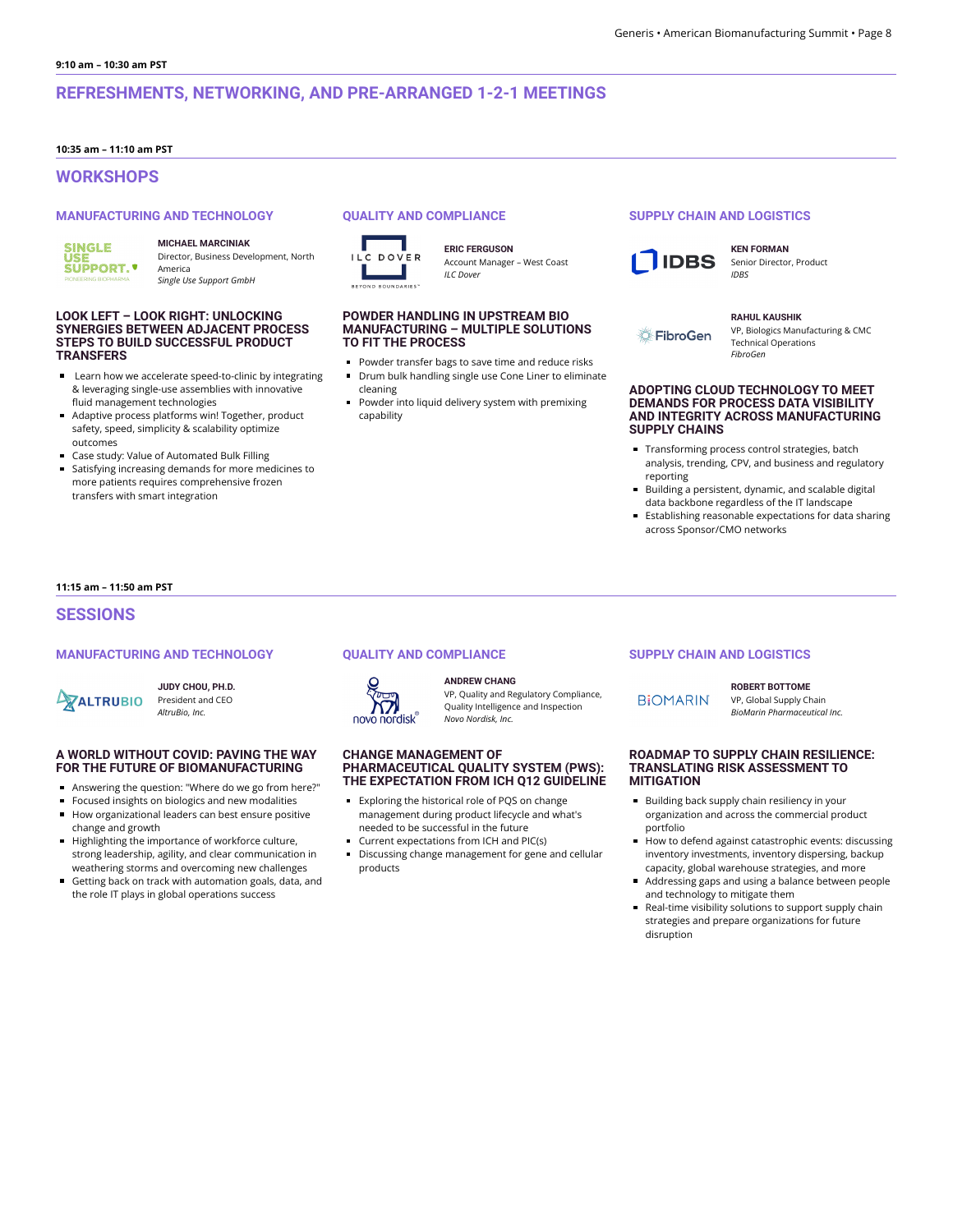## **MANUFACTURING AND TECHNOLOGY**

*Cytovance*



#### **KELLEY DOWD** Associate Director, Process Development

**ALLISON FARRAND TOvance** Biologics Development *Cytovance Biologics*

Associate Director, Analytical

**ANTIBODY MANUFACTURING: WHAT WE'VE**

- **LEARNED AND WHERE WE'RE HEADED**
- Speed to manufacturing  $\blacksquare$
- $\blacksquare$ Common stock materials – Does it work in a pandemic?
- Alternate downstream resins

## **QUALITY AND COMPLIANCE**



**ANDY ALASSO** SVP, Product Management *Aizon, a SaaS company*

## **HOW A LEADING CDMO IS DISRUPTING THE INDUSTRY THROUGH IMPLEMENTATION OF PHARMA 4.0 TECHNOLOGIES**

- GxP AI-powered solutions for optimizing life sciences manufacturing
- Using AI/ML to unlock data throughout the organization to enable real-time decision making, optimize manufacturing processes, mitigate risk and improve profitability
- Reducing manufacturing quality issues
- Creating transparency as added value for customers and regulator bodies
- $\blacksquare$ Employing digital twins to compliantly ingest and monitor manufacturing data in real time

# **SUPPLY CHAIN AND LOGISTICS**



**MAGNUS SCHROEDER, PH.D.** VP, Process and Product Design *Just - Evotec Biologics*

## **ADVANCED CONTINUOUS MANUFACTURING SOLUTIONS TO ACCELERATE TIME TO CLINIC AND SECURE COST-EFFICIENT COMMERCIAL SUPPLY**

- Applying a fully integrated biologics platform from discovery through clinical and commercial cGMP manufacturing to deliver upon a mission to expand global access to biotherapeutics
- Incorporating the most advanced, innovative technologies into a simpler facility design to reduce the cost of manufacturing, improve speed to clinic/market, while maintaining the highest quality for our partners
- Designing a geographically deployable platform approach throughout a global biologics manufacturing network

**12:35 pm – 1:25 pm PST**

# **LUNCH & LEARN ROUNDTABLE DISCUSSIONS**

Benefit from additional learning by joining a moderated roundtable discussion on pressing issues in the industry. Registration is required, and attendance is limited. Choose from:



**CLAUS WEISEMANN** VP, Quality *NGM Bio*

## **REINVENTING QUALITY AND UNDERSTANDING WHAT IT CAN DO FOR SMALL CLINICAL STAGE BIOTECH COMPANIES**



**ZACHARY LANGE** Senior Director, BioProcess Development and Manufacturing *Amunix Pharmaceuticals*

**SMALL BIOTECH, BIG IDEAS: HOW WE'VE REMAINED AGILE AND RESILIENT DURING AND BEYOND COVID-19**

Allogene<sup>®</sup>

**MATTHEW MULDOON** Senior Director, Supply Chain *Allogene Therapeutics*

## **PARTICULATE RISK MANAGEMENT IN CELL THERAPY PRODUCTION**



**JACKIE KUNZLER** SVP and Chief Quality Officer *Baxter*

**TIPS AND TRICKS FOR ADVANCING YOUR CAREER IN BIOTECH**

**ATTRACTING AND RETAINING TALENT THROUGH BUSINESS TRANSFORMATIONS**

**MICHAEL HUSS**

Manufacturing *Genentech*

**EMERGENT** 

**Genentech** 

**LAURA SAWARD, PH.D.,**

Executive Director, Drug Product

SVP, Science & Innovation *Emergent BioSolutions*

**LESSONS THE COVID PANDEMIC TAUGHT US ABOUT MANUFACTURING RESILIENCE**